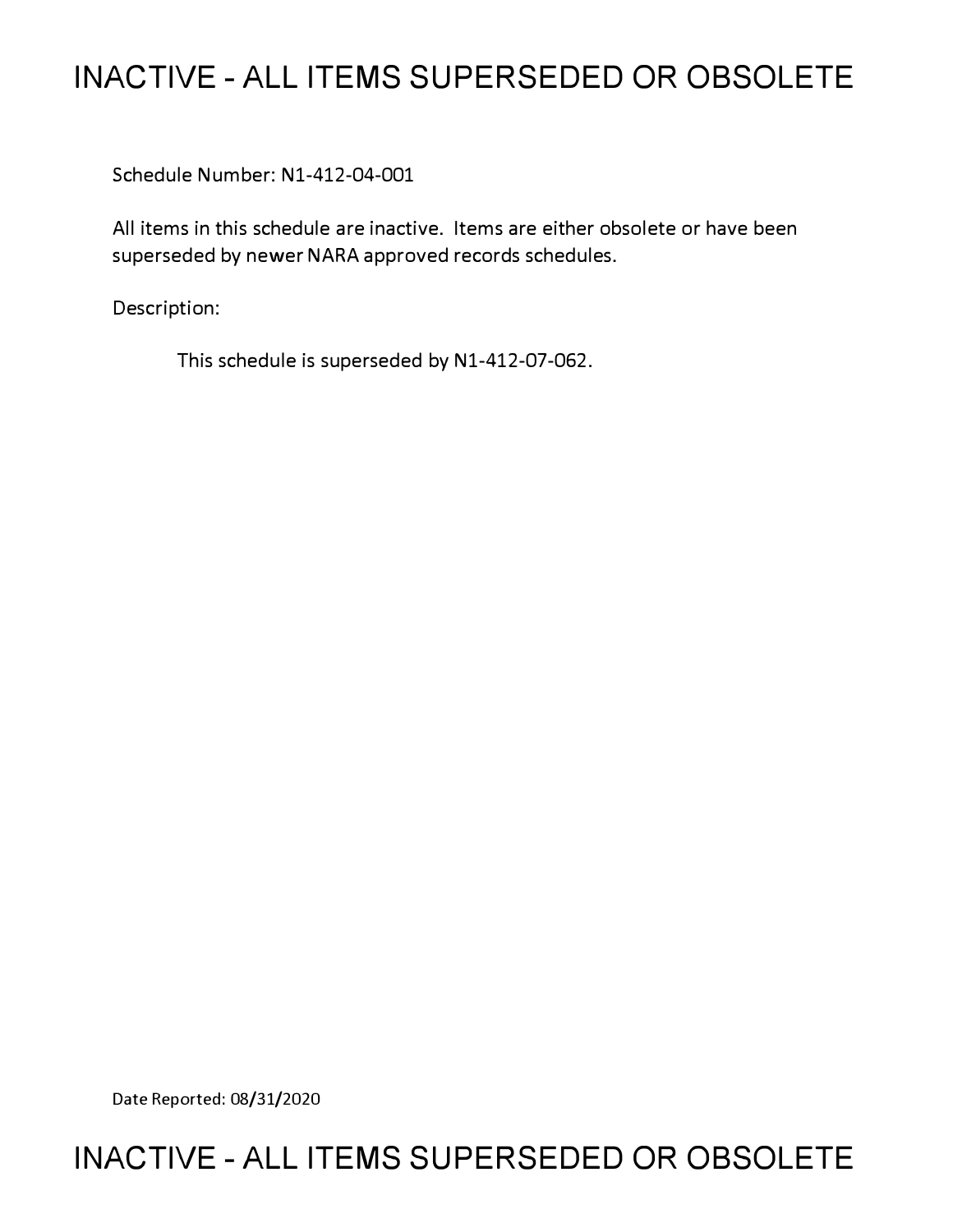| <b>REQUEST FOR RECORDS DISPOSITION AUTHORITY</b>                                                                                                                                                                                     |                                                 |                               | <b>LEAVE BLANK (NARA use only)</b>      |                                                                                                                                                                              |
|--------------------------------------------------------------------------------------------------------------------------------------------------------------------------------------------------------------------------------------|-------------------------------------------------|-------------------------------|-----------------------------------------|------------------------------------------------------------------------------------------------------------------------------------------------------------------------------|
| (See Instructions on reverse)                                                                                                                                                                                                        |                                                 |                               |                                         | <b>JOB NUMBER</b>                                                                                                                                                            |
| TO: NATIONAL ARCHIVES and RECORDS ADMINISTRATION (NIR)                                                                                                                                                                               |                                                 |                               |                                         | <u>– <i>MI – YI 2 – 04 – I</i><br/>DATE RECEIVED</u>                                                                                                                         |
| WASHINGTON, DC 20408                                                                                                                                                                                                                 |                                                 |                               | 12-4-2003                               |                                                                                                                                                                              |
| 1. FROM (Agency or establishment)                                                                                                                                                                                                    |                                                 |                               | NOTIFICATION TO AGENCY                  |                                                                                                                                                                              |
| <b>Environmental Protection Agency</b>                                                                                                                                                                                               |                                                 |                               |                                         |                                                                                                                                                                              |
| 2. MAJOR SUBDIVISION                                                                                                                                                                                                                 |                                                 |                               | In accordance with the provisions of 44 |                                                                                                                                                                              |
| Office of Administration and Resources Management                                                                                                                                                                                    |                                                 |                               |                                         | U.S.C. 3303a the disposition request,<br>including amendments, is approved except<br>for items that may be marked "disposition<br>not approved" or "withdrawn" in column 10. |
| 3. MINOR SUBDIVISION<br>Office of Human Resources and Organizational Services                                                                                                                                                        |                                                 |                               |                                         |                                                                                                                                                                              |
| 4. NAME OF PERSON WITH WHOM TO CONFER<br>5. TELEPHONE                                                                                                                                                                                |                                                 |                               |                                         | <b>ARCHIVIST OF THE UNITED STATES</b><br><b>DATE</b>                                                                                                                         |
|                                                                                                                                                                                                                                      |                                                 |                               |                                         |                                                                                                                                                                              |
| Chris O'Donnell                                                                                                                                                                                                                      |                                                 | $7 - 15 - 04$<br>202-566-1669 |                                         |                                                                                                                                                                              |
|                                                                                                                                                                                                                                      |                                                 |                               |                                         |                                                                                                                                                                              |
|                                                                                                                                                                                                                                      | <b>6. AGENCY CERTIFICATION</b>                  |                               |                                         |                                                                                                                                                                              |
| I hereby certify that I am authorized to act for this agency in matters pertaining to the disposition of its records                                                                                                                 |                                                 |                               |                                         |                                                                                                                                                                              |
| and that the records proposed for disposal on the attached 4 page(s) are not now needed for the business<br>of this agency or will not be needed after the retention periods specified; and that written concurrence from<br>the Gen |                                                 |                               |                                         |                                                                                                                                                                              |
| Agencies,                                                                                                                                                                                                                            |                                                 |                               |                                         |                                                                                                                                                                              |
|                                                                                                                                                                                                                                      | is not required;<br>$\mathbf{X}$                | is attached; or               |                                         | has been requested.                                                                                                                                                          |
|                                                                                                                                                                                                                                      |                                                 |                               |                                         |                                                                                                                                                                              |
| <b>DATE</b>                                                                                                                                                                                                                          | SIGNATURE OF AGENCY REPRESENTATIVE              |                               | <b>TITLE</b>                            |                                                                                                                                                                              |
|                                                                                                                                                                                                                                      | Mistrie D'Iterret                               |                               |                                         | <b>Agency Records Officer</b>                                                                                                                                                |
| $\overline{7}$ .                                                                                                                                                                                                                     |                                                 |                               |                                         | 9. GRS OR<br>10. ACTION                                                                                                                                                      |
| <b>ITEM</b>                                                                                                                                                                                                                          | 8. DESCRIPTION OF ITEM AND PROPOSED DISPOSITION |                               |                                         | <b>SUPERSEDED</b><br><b>TAKEN (NARA</b>                                                                                                                                      |
| NO.                                                                                                                                                                                                                                  |                                                 |                               |                                         | <b>JOB CITATION</b><br>USE ONLY)                                                                                                                                             |
|                                                                                                                                                                                                                                      |                                                 |                               |                                         |                                                                                                                                                                              |
| EPA 118 - Child Care Tuition Assistance Program                                                                                                                                                                                      |                                                 |                               |                                         |                                                                                                                                                                              |
|                                                                                                                                                                                                                                      | Records                                         |                               |                                         |                                                                                                                                                                              |
|                                                                                                                                                                                                                                      |                                                 |                               |                                         |                                                                                                                                                                              |
|                                                                                                                                                                                                                                      |                                                 |                               |                                         |                                                                                                                                                                              |
|                                                                                                                                                                                                                                      |                                                 |                               |                                         |                                                                                                                                                                              |
|                                                                                                                                                                                                                                      |                                                 |                               |                                         |                                                                                                                                                                              |
|                                                                                                                                                                                                                                      |                                                 |                               |                                         |                                                                                                                                                                              |
|                                                                                                                                                                                                                                      |                                                 |                               |                                         |                                                                                                                                                                              |
|                                                                                                                                                                                                                                      |                                                 |                               |                                         |                                                                                                                                                                              |
|                                                                                                                                                                                                                                      |                                                 |                               |                                         |                                                                                                                                                                              |
|                                                                                                                                                                                                                                      |                                                 |                               |                                         |                                                                                                                                                                              |
|                                                                                                                                                                                                                                      |                                                 |                               |                                         |                                                                                                                                                                              |
|                                                                                                                                                                                                                                      |                                                 |                               |                                         |                                                                                                                                                                              |
|                                                                                                                                                                                                                                      |                                                 |                               |                                         |                                                                                                                                                                              |
|                                                                                                                                                                                                                                      |                                                 |                               |                                         |                                                                                                                                                                              |
|                                                                                                                                                                                                                                      |                                                 |                               |                                         |                                                                                                                                                                              |
|                                                                                                                                                                                                                                      | nR                                              |                               |                                         |                                                                                                                                                                              |
|                                                                                                                                                                                                                                      |                                                 | NSN 7540-00-634-4064          |                                         | STANDARD FORM 115 (REV. 3-91)                                                                                                                                                |
| PREVIOUS EDITION NOT USABLE                                                                                                                                                                                                          |                                                 |                               |                                         | Prescribed by                                                                                                                                                                |
|                                                                                                                                                                                                                                      |                                                 |                               |                                         | <b>JARA</b><br>36 CFR 1228                                                                                                                                                   |

 $\ensuremath{\text{NWML}}$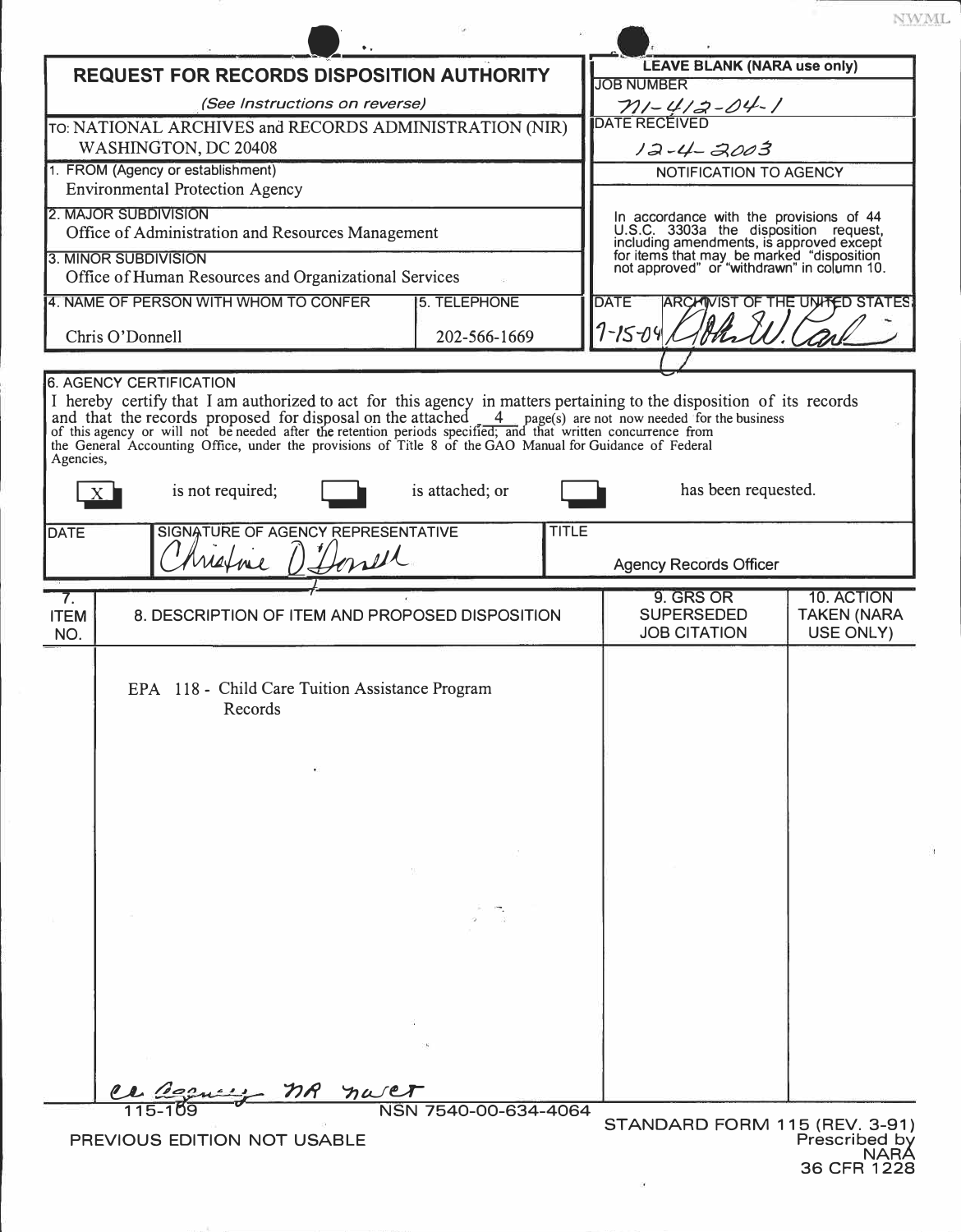#### **U.S. EPA RECORDS SCHEDULE 118**

 $\bullet$ 

**DRAFT:** 10/6/03

**SERIES TITLE:**  Child Care Tuition Assistance Program Records

## **PROGRAM:**

Personnel

**EPA SERIES NO:**  118

**AGENCY FILE CODE:**  PERS 118

#### **NARA DISPOSAL AUTHORITY:**

Pending

#### **APPLICABILITY:**

Agency-wide

## **DESCRIPTION:**

Includes'records documenting EPA's child care assistance program. Public Law 107-67, Section 630 permits federal agencies to assist lower income federal employees with child care tuition costs. The program is managed by the Office of Administration and Resources Management, Human Resources and Organizational Services, Employee Services Staff and the application process is administered by Federal Employee Education and Assistance (FEEA). FEEA also administers the Child Care Tuition Assistance Program application process for other participating federal agencies. The program was developed in partnership with a number of stakeholders, e.g., the American Federal of Government Employees (AFGE). Types of documents include agreements with EPA and unions and other entities, applications with pay statements and income tax returns, eligibility forms, child care provider forms, correspondence, and other related documents.

Excludes: The EPA Child Care Database which is scheduled separately.

## **DISPOSITION INSTRUCTIONS:**

#### **a. Record copy of agreements**

Disposable.

Break file upon expiration or termination of agreement. Keep inactive materials in office 2 years, then retire to FRC. Destroy 10 years after file break.

#### **b. Record copy of other documentation**

NWML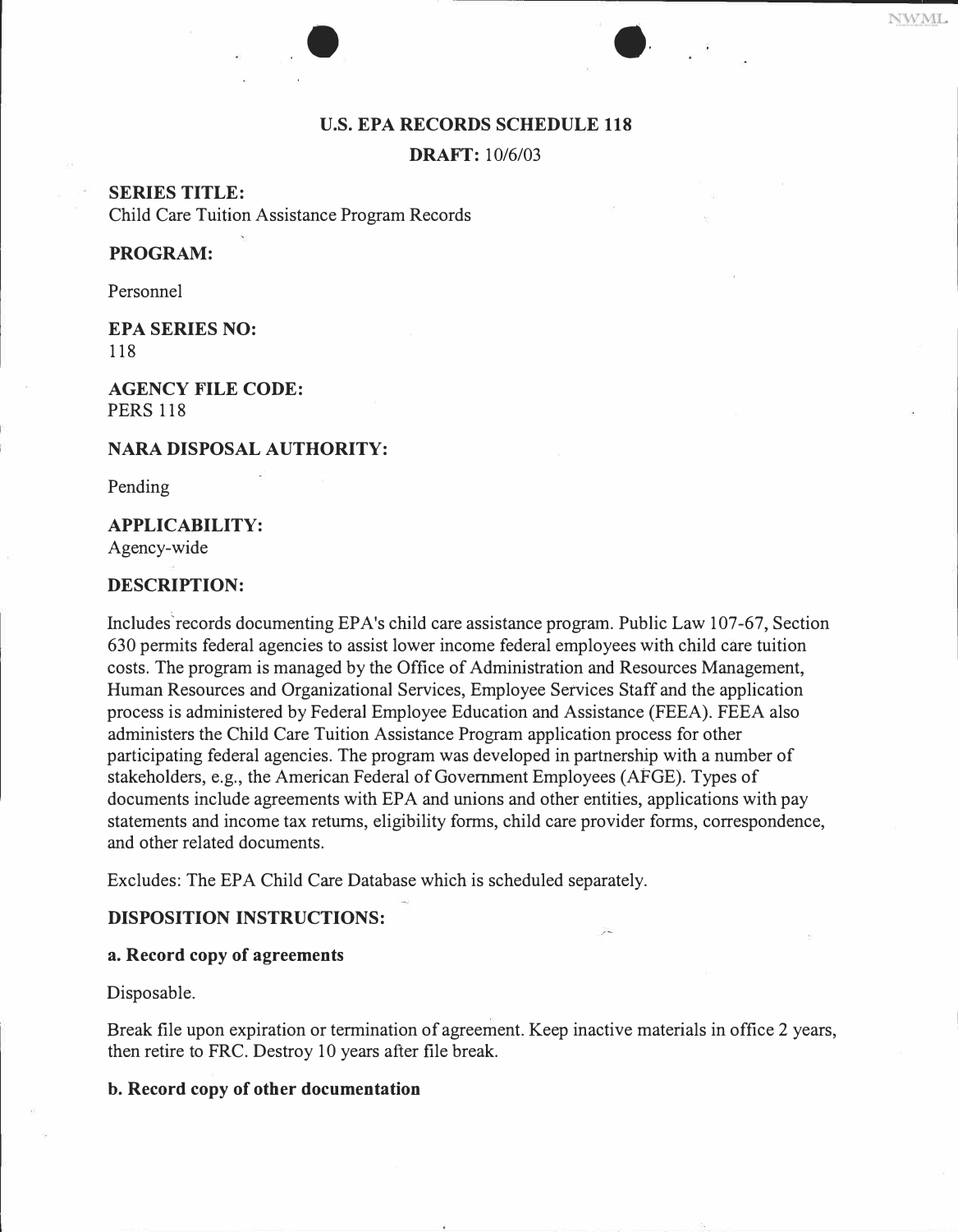

Break file annually. Destroy 2 years after file break.

### c. Electronic copies created with word processing and electronic mail applications

 $\bullet$ 

Disposable.

Delete when record copy is generated.

#### **ARRANGEMENT:**

Arranged alphabetically by employee.

**TYPE OF RECORDS:**  Case files

**SPECIFIC RESTRICTIONS:**  Privacy Act System #49

**MEDIUM:**  Paper, electronic

**FUNCTIONS SUPPORTED:**  Program operations

#### **SPECIFIC LEGAL REQUIREMENTS:**

Public Law 10?-67, Section 603, 40 U.S.C. Sec. 490b

5 CFR 792 Subpart B

### **REASONS FOR DISPOSITION:**

The disposition for agreements (item a) is consistent with GRS 1, item 28. The dispositions are adequate for program administrative needs and auditing purposes.

### **AGENCY-WIDE GUIDANCE:**

The Office of Administration and Resources Management (OARM) is responsible for program oversight and for ensuring the disposition instructions are followed. Contract records are covered in EPA 202. The EPA Child Care Database is covered by EPA 090.

## **PROGRAM OFFICE GUIDANCE/ DESCRIPTIVE INFORMATION:**

#### **CONTROLLING UNIT:**

**Unit:**  Office of Administration and Resources Management

**Location:**  Ariel Rios